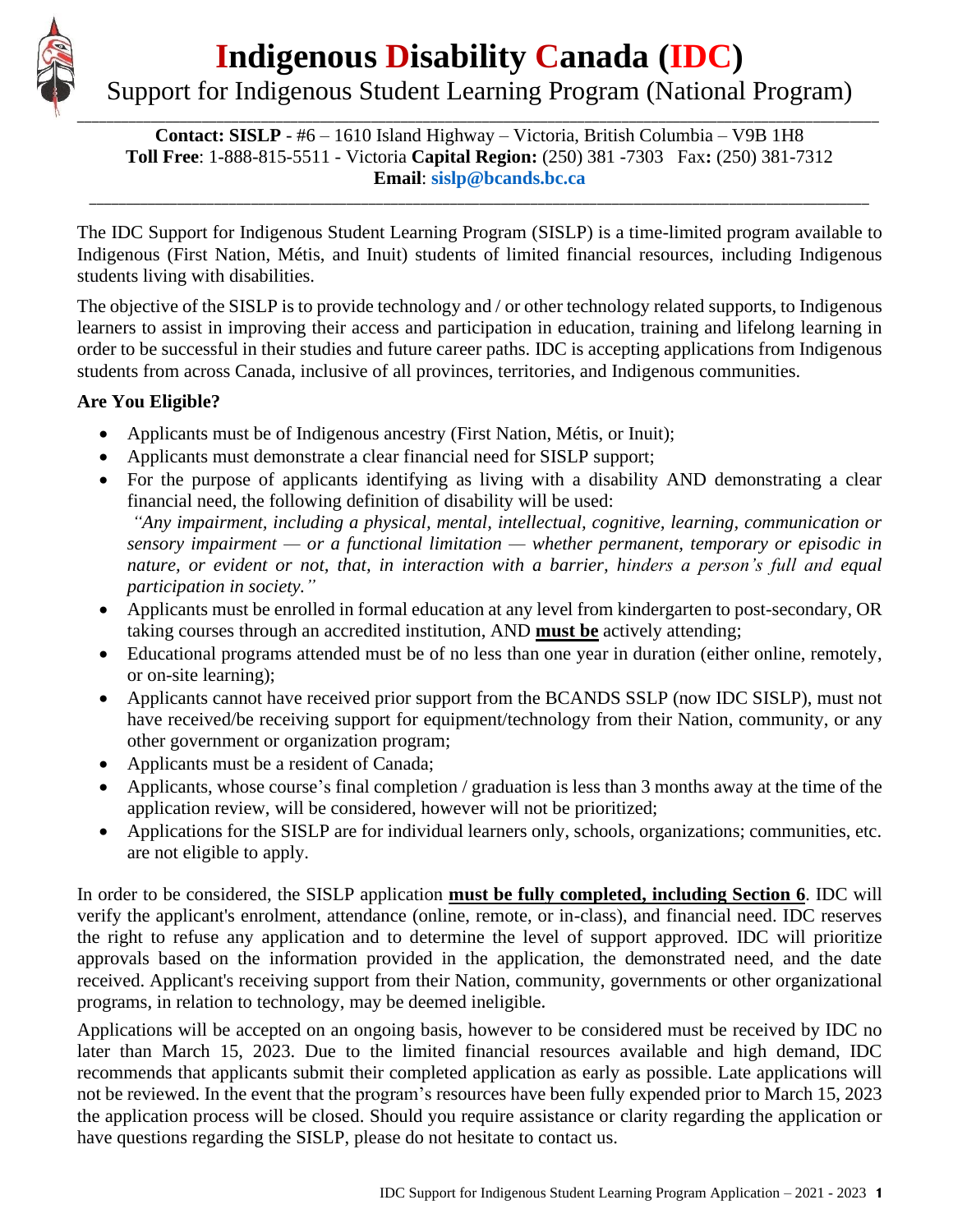#### **Section 1: SISLP Applicant Information**

| Full Name:            |                                                                                            |                  |          |                               |
|-----------------------|--------------------------------------------------------------------------------------------|------------------|----------|-------------------------------|
|                       | First                                                                                      | Last             | M.I.     |                               |
| Parent or Guardian    |                                                                                            |                  |          |                               |
| Name: (if applicable) |                                                                                            |                  |          |                               |
|                       | First                                                                                      | Last             | M.I.     | Date of Birth<br>(MM/DD/YYYY) |
|                       |                                                                                            |                  |          |                               |
| Mailing Address:      | Mailing Address or P.O. Box Number (this is the address where the supports will be mailed) | Apartment/Unit # |          |                               |
|                       | City/Town                                                                                  |                  | Province | Postal Code                   |

*\*In the event that your address changes after you submit your application, you must immediately inform IDC. Any returned SISLP supports, due to none notification of address change, will be allocated to other SISLP applicants.*

| Phone Number:                                                                                                         | Email:                                                       | <u> 1980 - Jan Samuel Barbara, politik eta politik eta politik eta politik eta politik eta politik eta politik e</u> |                |                                 |                |  |              |           |  |
|-----------------------------------------------------------------------------------------------------------------------|--------------------------------------------------------------|----------------------------------------------------------------------------------------------------------------------|----------------|---------------------------------|----------------|--|--------------|-----------|--|
| Age: (any age is eligible)                                                                                            | Gender:<br><u> 1989 - Jan Sterlinger, fransk politiker (</u> |                                                                                                                      |                |                                 |                |  |              |           |  |
| How do you identify (please<br>provide supporting<br>documentation as able):                                          | <b>First Nations (Non-Status)</b>                            | <b>First Nations (Status)</b>                                                                                        |                |                                 | Inuit<br>Métis |  |              |           |  |
| Are you a student living<br>with a disability?                                                                        | <b>YES</b><br>NO.                                            | $\rightarrow$ If yes,<br>please briefly<br>describe your<br>disability and<br>its effects on<br>your learning:       |                |                                 |                |  |              |           |  |
| Are you a resident of Canada?                                                                                         |                                                              | <b>YES</b>                                                                                                           | N <sub>O</sub> |                                 |                |  |              |           |  |
| YES<br>Are you employed while attending school?                                                                       |                                                              |                                                                                                                      | N <sub>O</sub> | $\rightarrow$ If yes:           | Full-time      |  | $\mathsf{L}$ | Part-time |  |
| <b>Section 2: Student Enrolment Verification</b><br>All information provided in this section will be verified by IDC. |                                                              |                                                                                                                      |                |                                 |                |  |              |           |  |
| Name of School:                                                                                                       | School Address:                                              |                                                                                                                      |                |                                 |                |  |              |           |  |
| Program Start Date<br>(MM/DD/YYYY) (if<br>applicable):                                                                | Full-time/Part-<br>time Program:                             |                                                                                                                      |                |                                 |                |  |              |           |  |
| Program End Date<br>(MM/DD/YYYY) (if                                                                                  |                                                              |                                                                                                                      |                | Student ID#<br>(if applicable): |                |  |              |           |  |

applicable):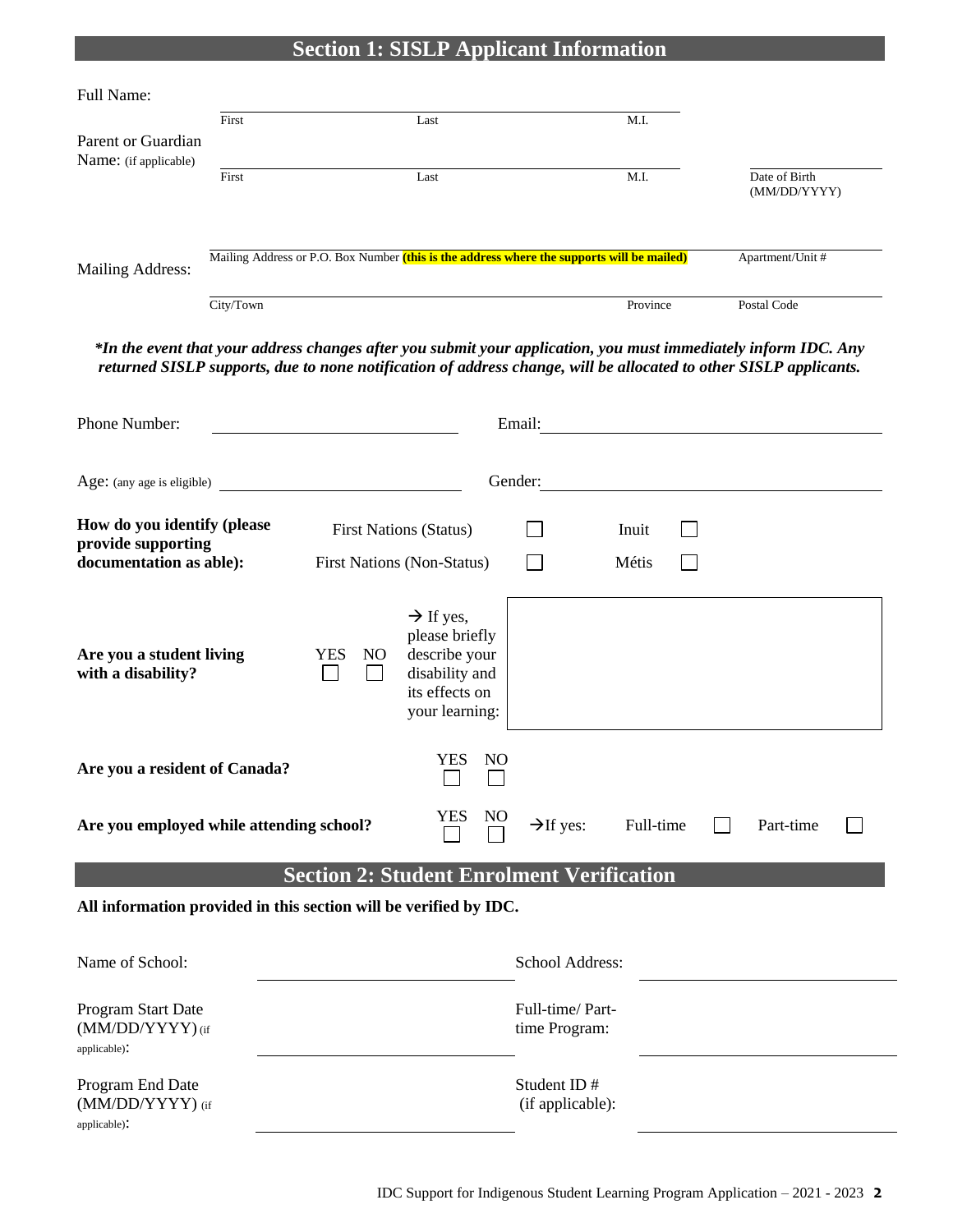#### **Section 3: Student Eligibility Criteria**

#### **You must meet ALL of the following criteria to proceed and be considered for the IDC SISLP. This information will be verified.**

**A)** I confirm that I am an Indigenous student with limited financial resources, including those students living with  $\Box$ a disability

I confirm that I am an Indigenous student who is enrolled, and actively attends classes in a formal educational institution (either online, onsite, or remotely)

I confirm that I have not received other support or similar funding for technology equipment (laptops/tablets) from another program or my community

**Why are you applying for the IDC Support for Indigenous Student Learning Program (SISLP)? Please describe your current financial and educational situation, and how this program and any provided assistance will improve your ability to participate in your education:** (please attach additional pages should you require.

П

 $\mathbf{I}$ 

### **B) DEMONSTRATE FINANCIAL NEED:**

#### **Acceptable Documentation to demonstrate financial need (for applicant or parent/legal guardian)**

*Please include proof of/an approval statement from any one of the following:*

- Federal or provincial/territorial Student Loan
- Any Federal or provincial/territorial Income Assistance
- Any Federal or provincial/territorial Disability Assistance
- Canada Child Benefit (parent or legal guardian)

Other means of financial assistance:

- Most recent Income Tax Notice of Assessment prepared by Canada Revenue Agency (CRA)
- → If these options are not available and you meet all of the eligibility criteria, provide thoroughly describe your situation below (*Financial Need*)

| Please outline your financial need:                                                  |            |    |                                                      |                         |
|--------------------------------------------------------------------------------------|------------|----|------------------------------------------------------|-------------------------|
| Do you receive (select ALL that apply):                                              |            |    |                                                      | <b>Benefit Name(s):</b> |
| Federal Income or Disability Assistance                                              | YES.       | NO | $\rightarrow$ If yes, indicate<br>benefit name $(s)$ |                         |
| Provincial/territorial Income or Disability<br>Assistance                            | YES.       | NO | $\rightarrow$ If yes, indicate<br>benefit name $(s)$ |                         |
| Are you a Parent/Guardian of a student<br>receiving Income or Disability Assistance? | <b>YES</b> | NO | $\rightarrow$ If yes, indicate<br>benefit name $(s)$ |                         |

IDC Support for Indigenous Student Learning Program Application – 2021 - 2023 **3**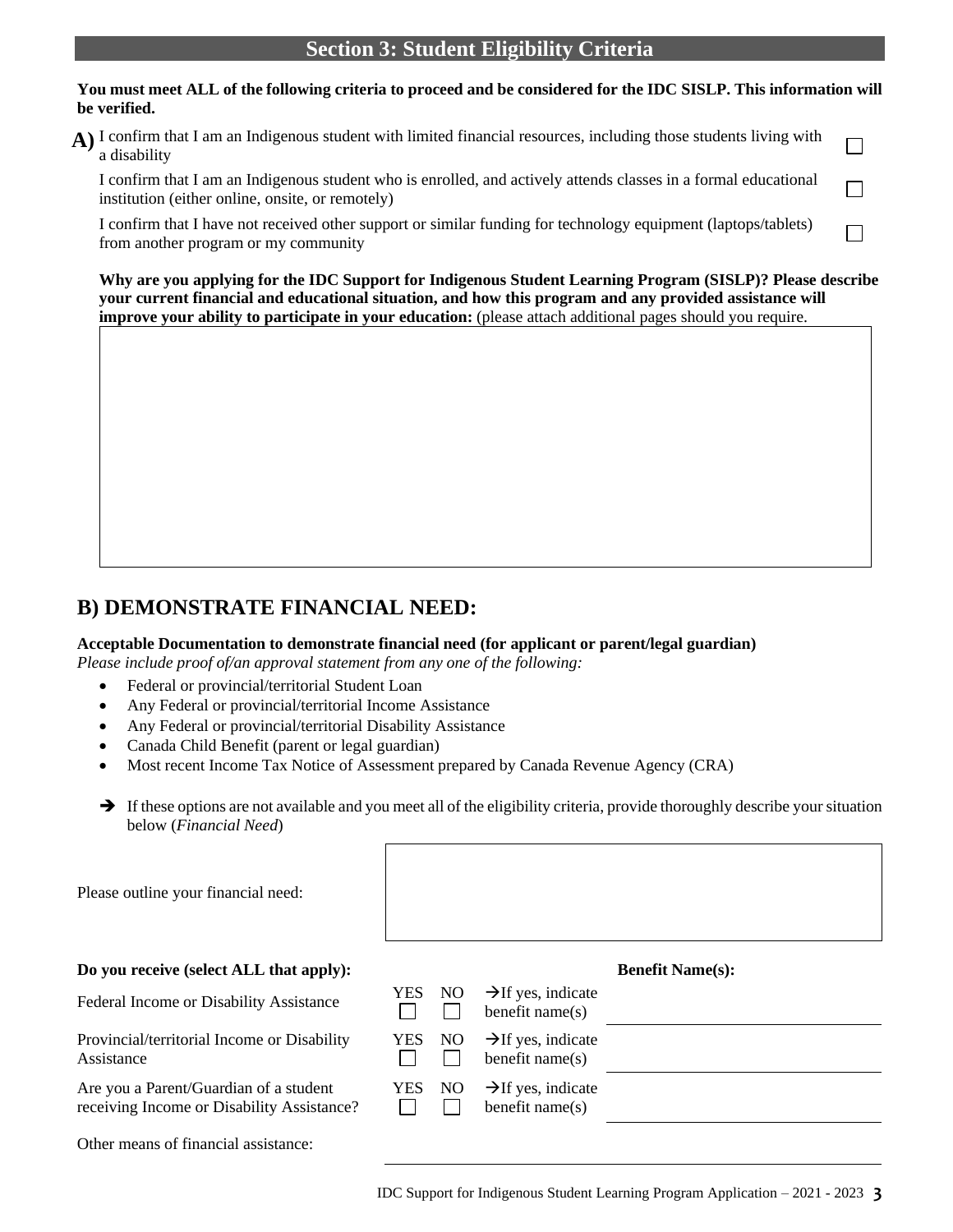#### **Section 4: Verification / References**

#### **All information provided in this section will be verified by IDC. Contact information must be affiliated with your educational institution AND/OR community.**

*If possible, have your community OR school contact provide a signed letter (included) verifying the eligibility criteria, that you have not received other funding and the priority of the requested support as outlined in Section 5 .*

| <b>Admissions Contact at Educational Institution</b> |                                                                   |  |
|------------------------------------------------------|-------------------------------------------------------------------|--|
| Full Name:                                           | Position:                                                         |  |
| Email:                                               | Phone Number:                                                     |  |
| Address:                                             |                                                                   |  |
|                                                      | <b>Community Staff OR Chief and Council Contact (if possible)</b> |  |
| Name of<br>Indigenous<br>Community:                  | Position:                                                         |  |
| Full Name:                                           | Phone Number:                                                     |  |
| Email:                                               |                                                                   |  |
| Address:                                             |                                                                   |  |
|                                                      | <b>Section 5: Support / Technology Requested</b>                  |  |

**The IDC Support for Indigenous Student Learning Program (SISLP) will maximize supports available while prioritizing applicants based on demonstrated level of need.** *\*Note – Not all requests for equipment and / or software may be approved, please prioritize your immediate needs when making your request.*

**Please indicate your technology / equipment requests below**

|                                              | Laptop |                                                                                                                                                                                                                     | Wireless Mouse | Headphones |  |
|----------------------------------------------|--------|---------------------------------------------------------------------------------------------------------------------------------------------------------------------------------------------------------------------|----------------|------------|--|
| Other equipment<br>and software<br>requests: |        | If you are not requesting the<br>technology supports listed<br>above. Please indicate the<br>technology or software requests<br>you wish IDC to consider<br>which are necessary to assist<br>you in your education. |                |            |  |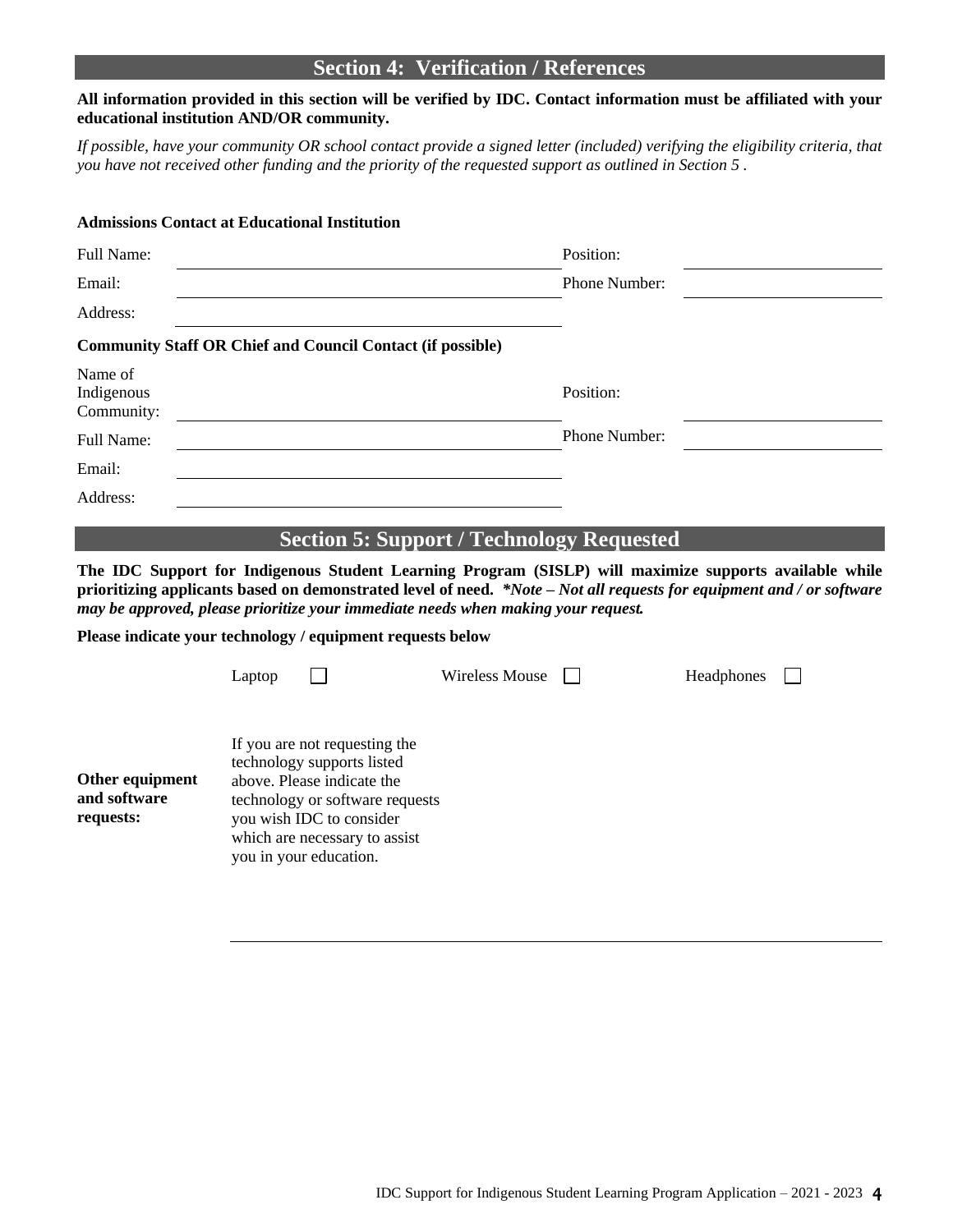#### **Section 6: Mandatory Questions**

The information collected in this section **will NOT be used** towards your application approval process, **however is required for your application to be considered**. Information provided will be used to identify gaps, barriers, best practices, etc. for the potential expansion of the SISLP and the development of additional resources / programs and services to assist Indigenous students to be successful in their education and eventual career path.

All information provided in this section will be documented anonymously and will not reference by name any student or educational institution / program.

#### **We ask that you provide as much detail as possible for each question so that an adequate and accurate understanding of your experiences, insight and directions are known.**

- **1.** As an Indigenous student, including students living with a disability (or parent/guardian), are there barriers you have seen / faced in accessing and continuing your education? (i.e., access to buildings, discrimination and stereotypes, information technology, communication, outdoor spaces, transportation, other, etc.)
- **2.** Not including technology and software, what other supports do you think should be available to Indigenous students, including those students living with disabilities, that are necessary to assist in making their education and future career path as successful as possible?
	- **3.** As an Indigenous student or parent/guardian of an Indigenous student and thinking for your current school or course, do you feel that your educational needs are supported and fostered? Please explain and provide examples as able.
	- **4.** Please tell us about your initial feelings about the IDC (BCANDS) Support for Indigenous Student Learning Program (SISLP). Do you feel it is a good initiative, tell us what's missing, how we can make the application process better, anything you think is important for us to know?